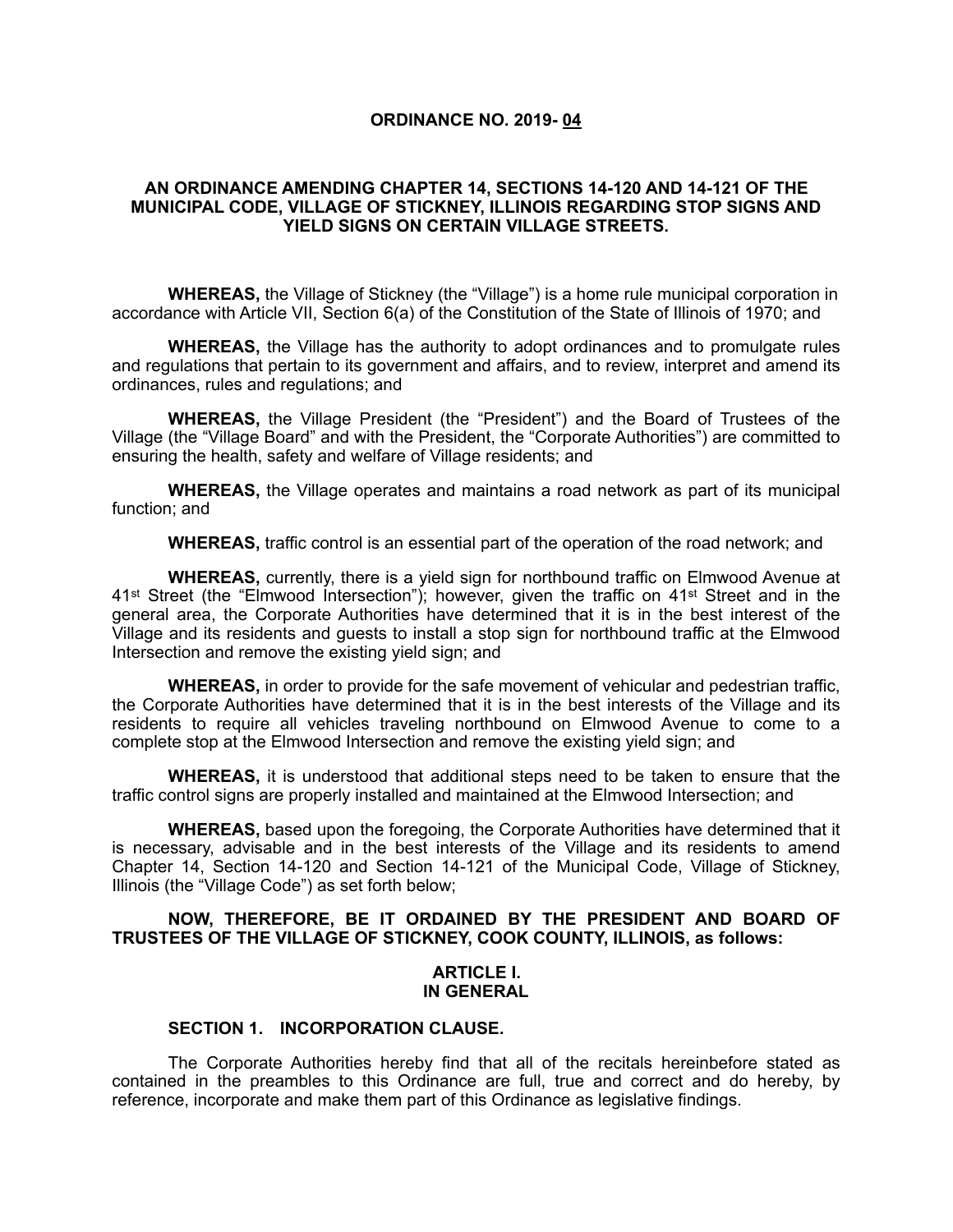## **SECTION 2. PURPOSE.**

The purpose of this Ordinance is to amend Chapter 14, Section 14-120 and Section 14-121 of the Village Code to require vehicles to come to a complete stop at the Elmwood Intersection, to remove the existing yield sign and to authorize the President or his designee to take all actions necessary to carry out the intent of this Ordinance.

## **ARTICLE II.**

# **AMENDMENT OF CHAPTER 14, SECTION 14-120 AND SECTION 14-121 OF THE MUNICIPAL CODE, VILLAGE OF STICKNEY, ILLINOIS**

## **SECTION 3.0. AMENDMENT OF CHAPTER 14, SECTION 14-120.**

That the Village Code is hereby amended, notwithstanding any provision, ordinance, resolution or Village Code section to the contrary, by amending Chapter 14, Section 14-120 by underlining and bolding any new language, and striking through any removed language, as follows:

#### **Sec. 14-120. – Stop Streets.**

(a) Except when directed to proceed by a police officer or traffic-control signal, every driver of a vehicle approaching a stop intersection indicated by a stop sign shall stop at a clearly marked stop line, but if none, before entering the crosswalk on the near side of the intersections, or if none, then at the point nearest the intersecting roadway where the driver has a view of approaching traffic on the intersecting roadway before entering the intersection. After having stopped, the driver shall yield the right-of-way to any vehicle which has entered the intersection from another roadway or which is approaching so closely on the roadway as to constitute an immediate hazard during the time when the driver is moving across or within the intersection, but said driver having so yielded may proceed at such time as a safe interval occurs.

(b) The following are hereby designated as stop entrances:

| Street or Avenue                            | Entrance at Which Stop Is To Be Made |
|---------------------------------------------|--------------------------------------|
| Clarence Avenue and 40 <sup>th</sup> Street | Southbound, Eastbound and Westbound  |
| Clarence Avenue and 41st Street             | Southbound                           |
| Clinton Avenue and Pershing Road            | Northbound                           |
| Clinton Avenue and 40th Street              | Northbound                           |
| Clinton Avenue and 41st Street              | Northbound                           |
| Clinton Avenue and 44th Street              | Northbound, Eastbound and Westbound  |
| East Avenue and Pershing Road               | Northbound                           |
| East Avenue and 40th Street                 | All                                  |
| East Avenue and 41st Street                 | All                                  |
| East Avenue and 42nd Street                 | All                                  |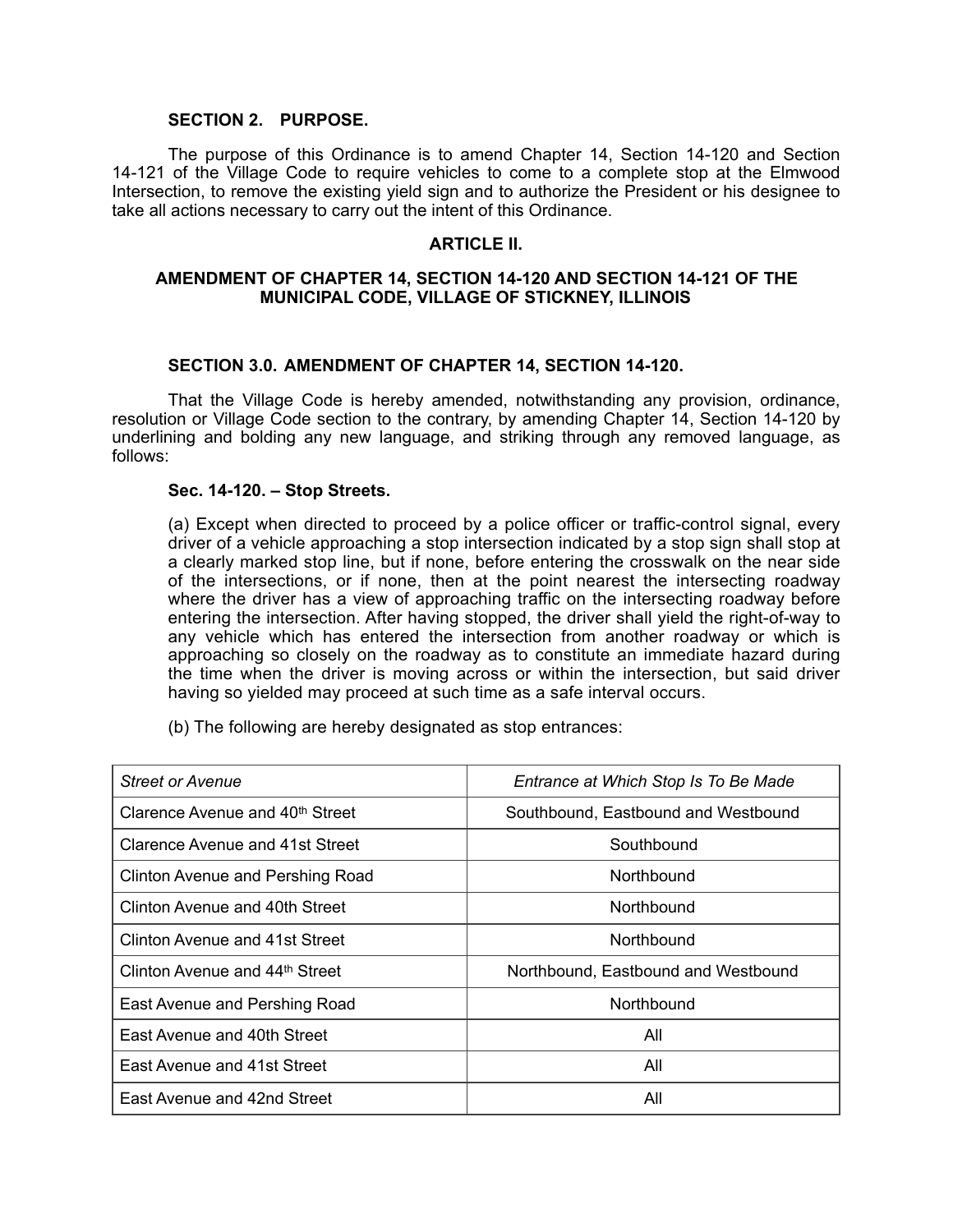| Elmwood Avenue and Pershing Road      | Northbound            |
|---------------------------------------|-----------------------|
| Elmwood Avenue and 40th Street        | All                   |
| <b>Elmwood Avenue and 41st Street</b> | <b>Northbound</b>     |
| Euclid Avenue and 40th Street         | Southbound            |
| <b>Euclid Avenue and 41st Street</b>  | Southbound            |
| Grove Avenue and Pershing Road        | Northbound            |
| Grove Avenue and 40th Street          | All                   |
| Grove Avenue and 41st Street          | All                   |
| Grove Avenue and 42nd Street          | All                   |
| Grove Avenue and 43rd Street          | All                   |
| Grove Avenue and 44th Street          | All                   |
| Grove Avenue and 45th Street          | Southbound            |
| Gunderson Avenue and 40th Street      | Southbound            |
| Gunderson Avenue and 41st Street      | Southbound            |
| Harlem Avenue and Jewel Parking Lot   | Westbound             |
| Harlem Avenue and 40th Street         | Westbound             |
| Harlem Avenue and 40th Place          | Westbound             |
| Harlem Avenue and 42nd Street         | Westbound             |
| Harlem Avenue and 43rd Street         | Westbound             |
| Harlem Avenue and 44th Street         | Westbound             |
| Harlem Avenue and 45th Street         | Westbound             |
| Home Avenue and 40th Street           | All                   |
| Home Avenue and 40th Place            | Eastbound             |
| Home Avenue and 41st Street           | All                   |
| Home Avenue and 42nd Street           | All                   |
| Home Avenue and 43rd Street           | All                   |
| Home Avenue and 44th Street           | All                   |
| Home Avenue and 45th Street           | Southbound, westbound |
| Jewel Parking Lot and Pershing Road   | Northbound            |
| Jewel Parking Lot and 40th Street     | Southbound            |
| Kenilworth Avenue and 45th Street     | Southbound            |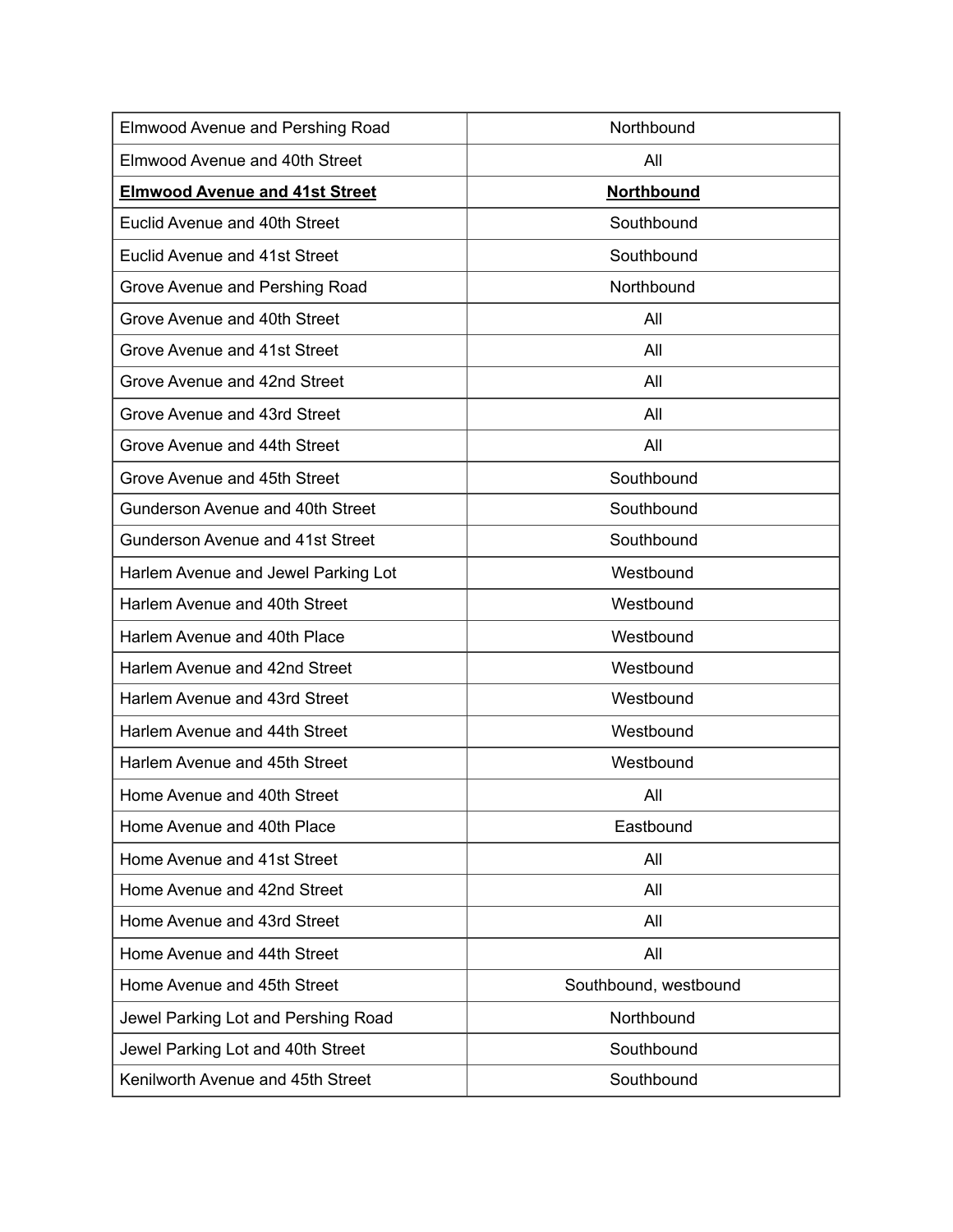| Maple Avenue and 44th Street              | <b>Eastbound and Westbound</b> |
|-------------------------------------------|--------------------------------|
| Maple Avenue and 43rd Street              | Northbound                     |
| Maple Avenue and 42nd Street              | <b>Eastbound and Westbound</b> |
| Maple Avenue and 41st Street              | Northbound                     |
| Oak Park Avenue and 40th Street           | All                            |
| Oak Park Avenue and 41st Street           | All                            |
| Oak Park Avenue and 42nd Street           | Eastbound                      |
| Oak Park Avenue and 43rd Street           | All                            |
| Oak Park Avenue and 44th Street           | Eastbound                      |
| Oak Park Avenue and 45th Street           | Southbound                     |
| Ridgeland Avenue and 40th Street          | All                            |
| Ridgeland Avenue and 41st Street          | All                            |
| Ridgeland Avenue and 42nd Street          | All                            |
| Ridgeland Avenue and 43rd Street          | All                            |
| Scoville Avenue and Pershing Road         | Northbound                     |
| Scoville Avenue and 40th Street           | Northbound                     |
| Scoville Avenue and 41st Street           | All                            |
| Scoville Avenue and 42nd Street           | All                            |
| Wenonah Avenue and Pershing Road          | Northbound                     |
| Wenonah Avenue and 43rd Street            | Northbound                     |
| Wenonah Avenue and 44th Street            | All                            |
| Wenonah Avenue and 45th Street            | Westbound                      |
| Wesley Avenue and Pershing Road           | Northbound                     |
| Wesley Avenue and 41 <sup>st</sup> Street | Eastbound and Westbound        |
| Wisconsin Avenue and Pershing Road        | Northbound                     |
| Wisconsin Avenue and 40th Place           | <b>Eastbound and Westbound</b> |
| <b>Wisconsin Avenue and 41st Street</b>   | All                            |
| Wisconsin Avenue and 43rd Street          | Southbound                     |
| Wisconsin Avenue and 44th Street          | All                            |
| Wisconsin Avenue and 45th Street          | Southbound                     |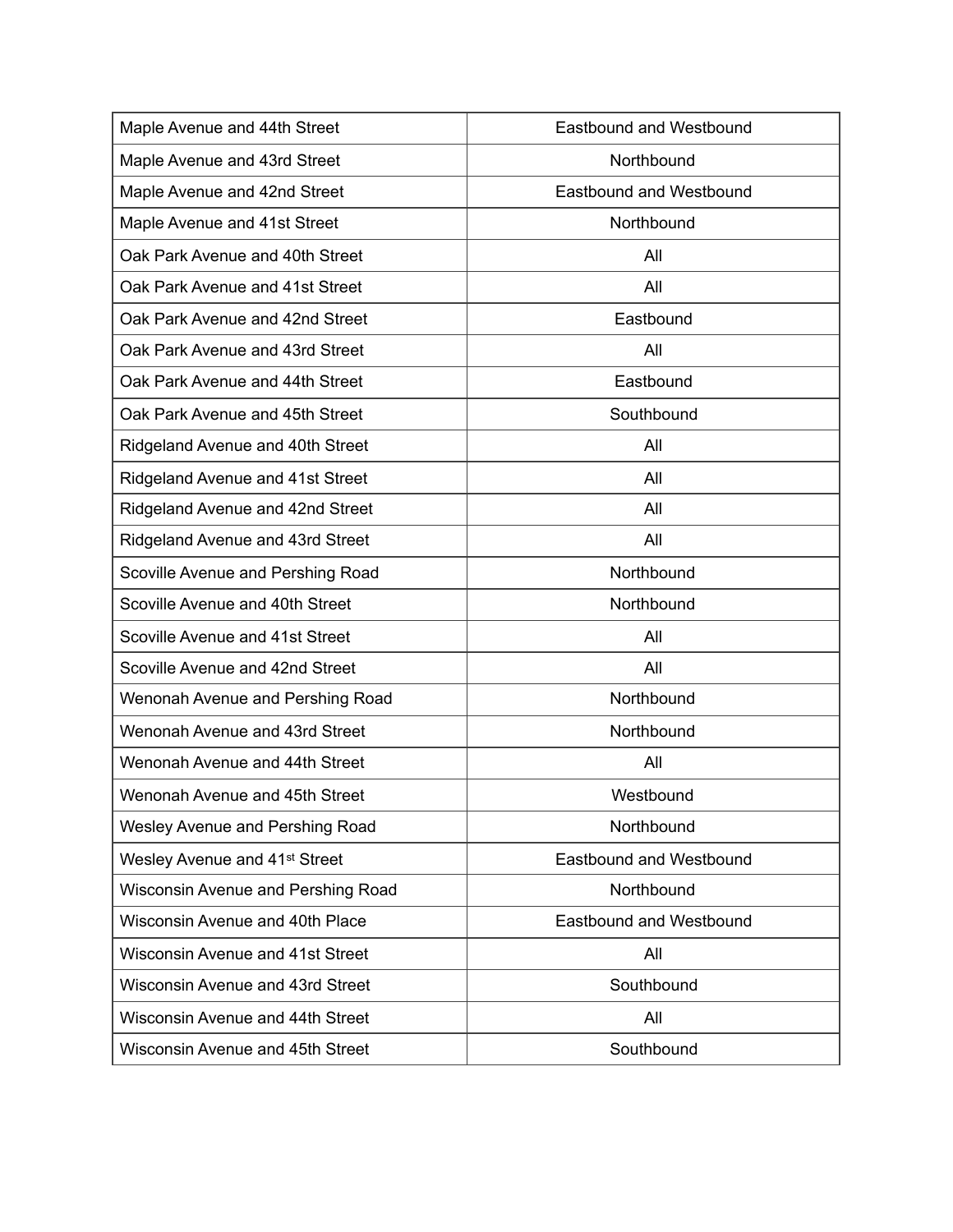# **SECTION 3.1. AMENDMENT OF CHAPTER 14, SECTION 14-121.**

That the Village Code is hereby amended, notwithstanding any provision, ordinance, resolution or Village Code section to the contrary, by amending Chapter 14, Section 14-121 by underlining and bolding any new language, and striking through any removed language, as follows:

# **Sec. 14-121. - Yield streets.**

(a) The driver of a vehicle approaching a yield sign shall in obedience to such sign slow down to a speed reasonable for the existing conditions and, if required for safety to stop, shall stop at a clearly marked stop line, but if none, before entering the crosswalk on the near side of the intersection, or if none, then at the point nearest the intersecting roadway, where the driver has a view of approaching traffic on the intersecting roadway. After slowing or stopping, the driver shall yield the right-of-way to any vehicle in the intersection or approaching on another roadway so closely as to constitute an immediate hazard during the time such driver is moving across or within the intersection.

(b) Yield signs shall be erected at the following locations:

40th Street and Clarence Avenue, northwest corner, for southbound traffic.

40th Street and Wesley Avenue, southeast corner for northbound traffic.

40th Street and Wisconsin Avenue, southeast corner, for northbound traffic.

41st Street and Elmwood Avenue, southeast corner for northbound traffic.

42nd Street and Gunderson Avenue, southwest corner for eastbound traffic and the northwest corner for westbound traffic.

42nd Street and Wisconsin Avenue, northwest corner for southbound traffic.

42nd Street and Grove Avenue, southwest corner for eastbound traffic.

42nd Street and Grove Avenue, northeast corner for westbound traffic.

(c) If a driver is involved in a collision at an intersection or interferes with the movement of other vehicles after driving past a yield right-of-way sign, such collision shall be deemed prima facie evidence of the driver's failure to yield right-of-way.

# **SECTION 3.1. OTHER ACTIONS AUTHORIZED.**

The officers, employees and/or agents of the Village shall take all action necessary or reasonably required to carry out, give effect to and consummate the amendments contemplated by this Ordinance, including taking all necessary steps to ensure the proper installation and continuing maintenance of the traffic control signs located on the Streets, and shall take all action necessary in conformity therewith. The officers, employees and/or agents of the Village are specifically authorized and directed to draft and disseminate any and all necessary forms or notices to be utilized in connection with the intent of this Ordinance.

# **ARTICLE III. HEADINGS, SAVINGS CLAUSES, PUBLICATION,**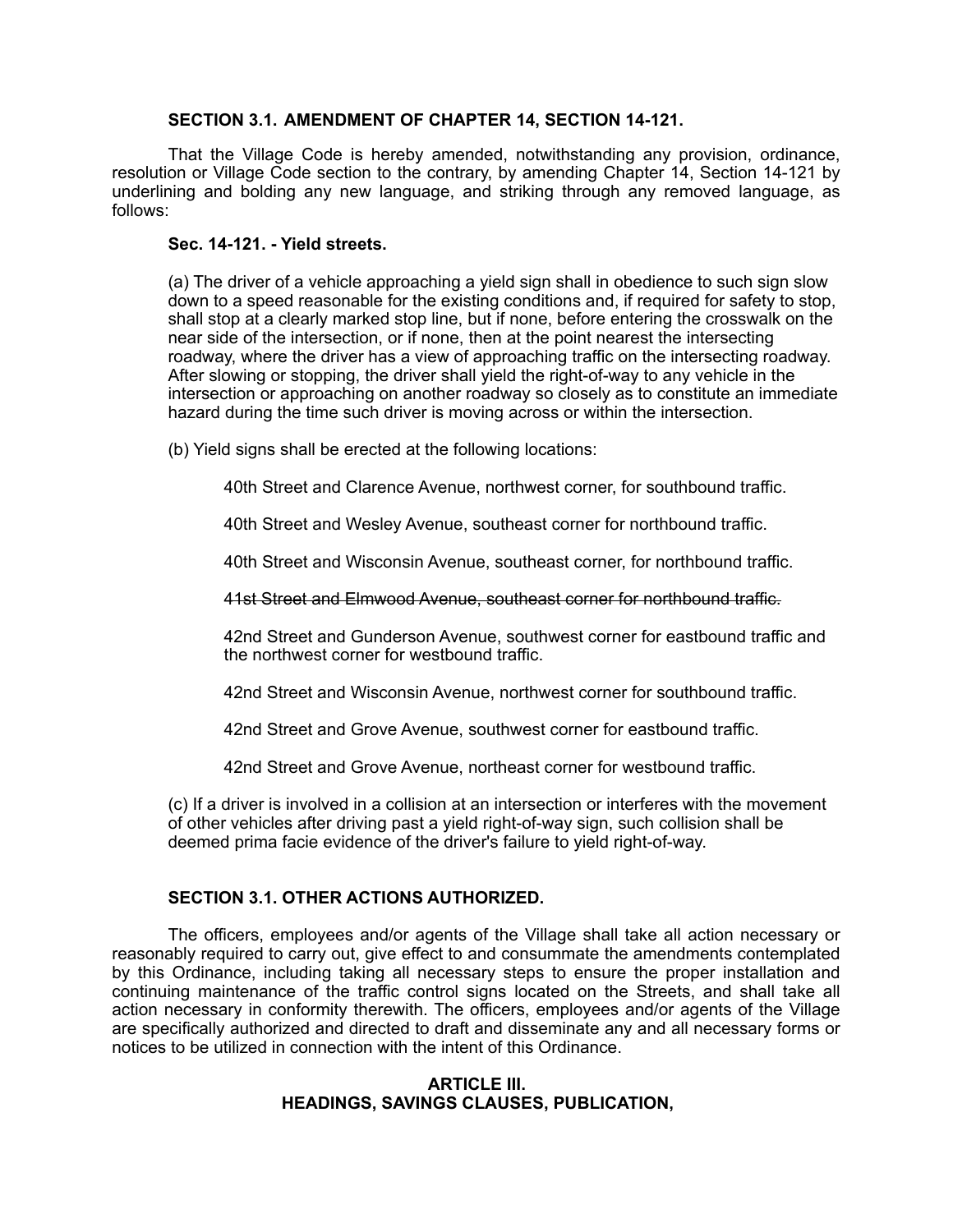# **EFFECTIVE DATE**

# **SECTION 4. HEADINGS.**

The headings of the articles, sections, paragraphs and subparagraphs of this Ordinance are inserted solely for the convenience of reference and form no substantive part of this Ordinance nor should they be used in any interpretation or construction of any substantive provision of this Ordinance.

## **SECTION 5. SEVERABILITY.**

The provisions of this Ordinance are hereby declared to be severable and should any provision of this Ordinance be determined to be in conflict with any law, statute or regulation by a court of competent jurisdiction, said provision shall be excluded and deemed inoperative, unenforceable and as though not provided for herein and all other provisions shall remain unaffected, unimpaired, valid and in full force and effect.

## **SECTION 6. SUPERSEDER.**

All code provisions, ordinances, resolutions, rules and orders, or parts thereof, in conflict herewith are, to the extent of such conflict, hereby superseded.

## **SECTION 7. PUBLICATION.**

A full, true and complete copy of this Ordinance shall be published in pamphlet form or in a newspaper published and of general circulation within the Village as provided by the Illinois Municipal Code, as amended.

# **SECTION 8. EFFECTIVE DATE.**

This Ordinance shall be effective and in full force ten (10) days after its passage and approval.

# **[REMAINDER OF THIS SECTION INTENTIONALLY LEFT BLANK]**